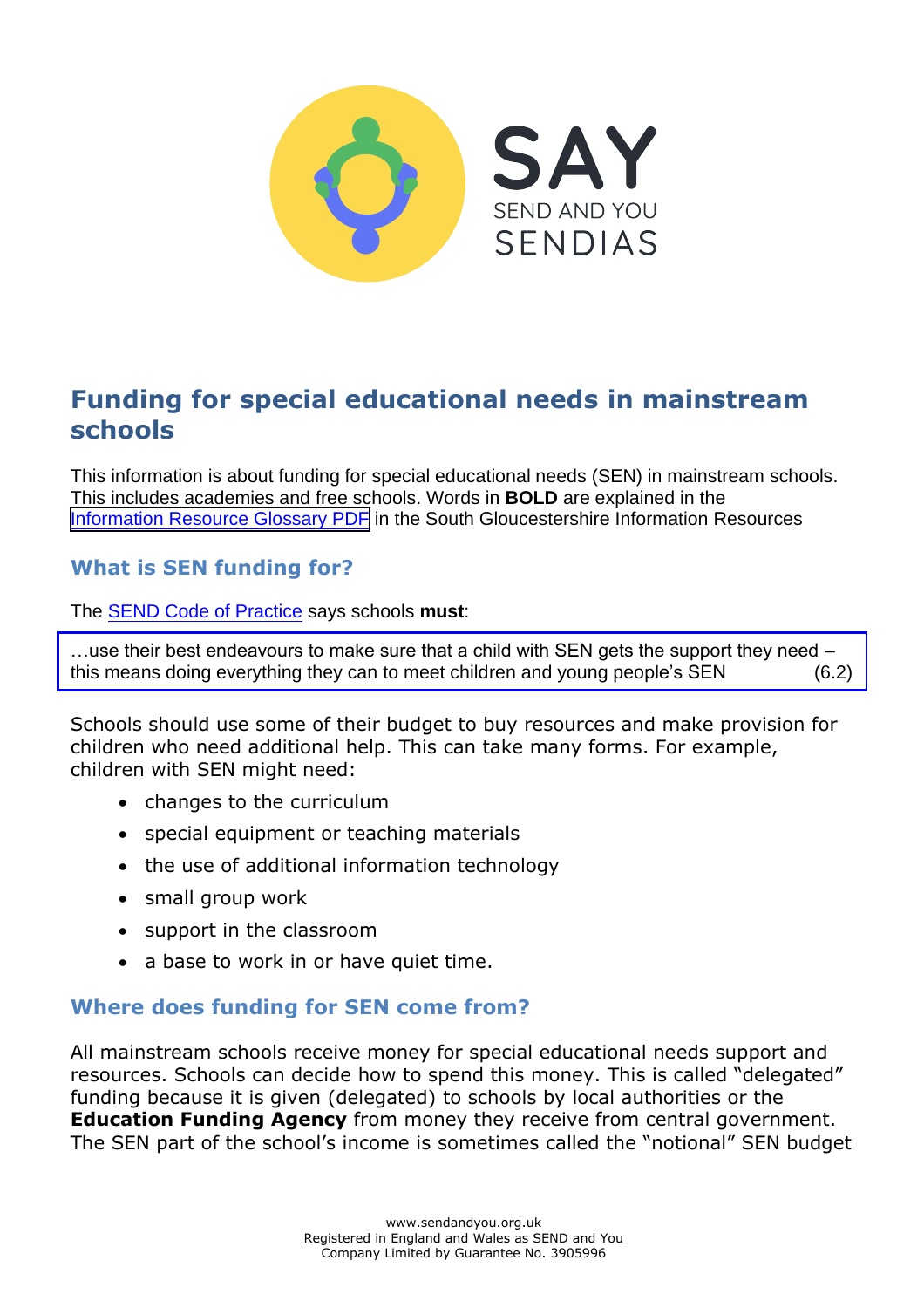because it is not based on the school's actual numbers of pupils with special needs, but on a formula.

Funding for SEN provision is from three sources ("elements") :

# **Element 1**

Schools get money for each pupil, based on actual pupil numbers. This is called the *Age Weighted Pupil Unit (AWPU)* and it is part of schools' delegated funding. Some of this money is for general SEN provision. This might, for example, include the cost of providing the Special Educational Needs Coordinator (SENCO) and some other resources.

Each local authority sets the AWPU for their schools, and the Education Funding Agency sets the AWPU for academies and free schools. The AWPU differs according to whether the school is primary or secondary etc.

## **Element 2**

Element 2 funding is SEN-specific, and is to provide **SEN support** for children who need it. This is support that is *additional to* or *different from* the support that most other children get.

The local authority provides this funding for schools it is responsible for using a formula that determines the amount of money the school gets. The formula gives more money to schools that in the past had more children on free school meals and more children who were not doing as well as others in English and Maths. The **Education Funding Agency** provides this funding for academies and free schools. Element 2 funding is also part of schools' delegated budget.

Government guidance says schools should provide up to the first £6,000 (on top of the AWPU) of additional or different support for those children who need it, including those with an **Education, Health and Care plan**. This does not mean that the school will spend £6,000 on every child with SEN. Sometimes schools use funds to help groups of children. Some children will need less help – and some children may need more.

You can ask your school how it uses its SEN budget to support your child and whether it has enough to make all the provision they need. The local authority also publishes a **Local Offer** that explains what type of resources this money might be spent on.

### **Element 3**

Where a school has children needing very expensive provision which might absorb a lot of the SEN support funding, the school can request additional funding. The local authority is responsible for managing Element 3 funding (sometimes called the 'high needs block'), which can be used to make specific provision for an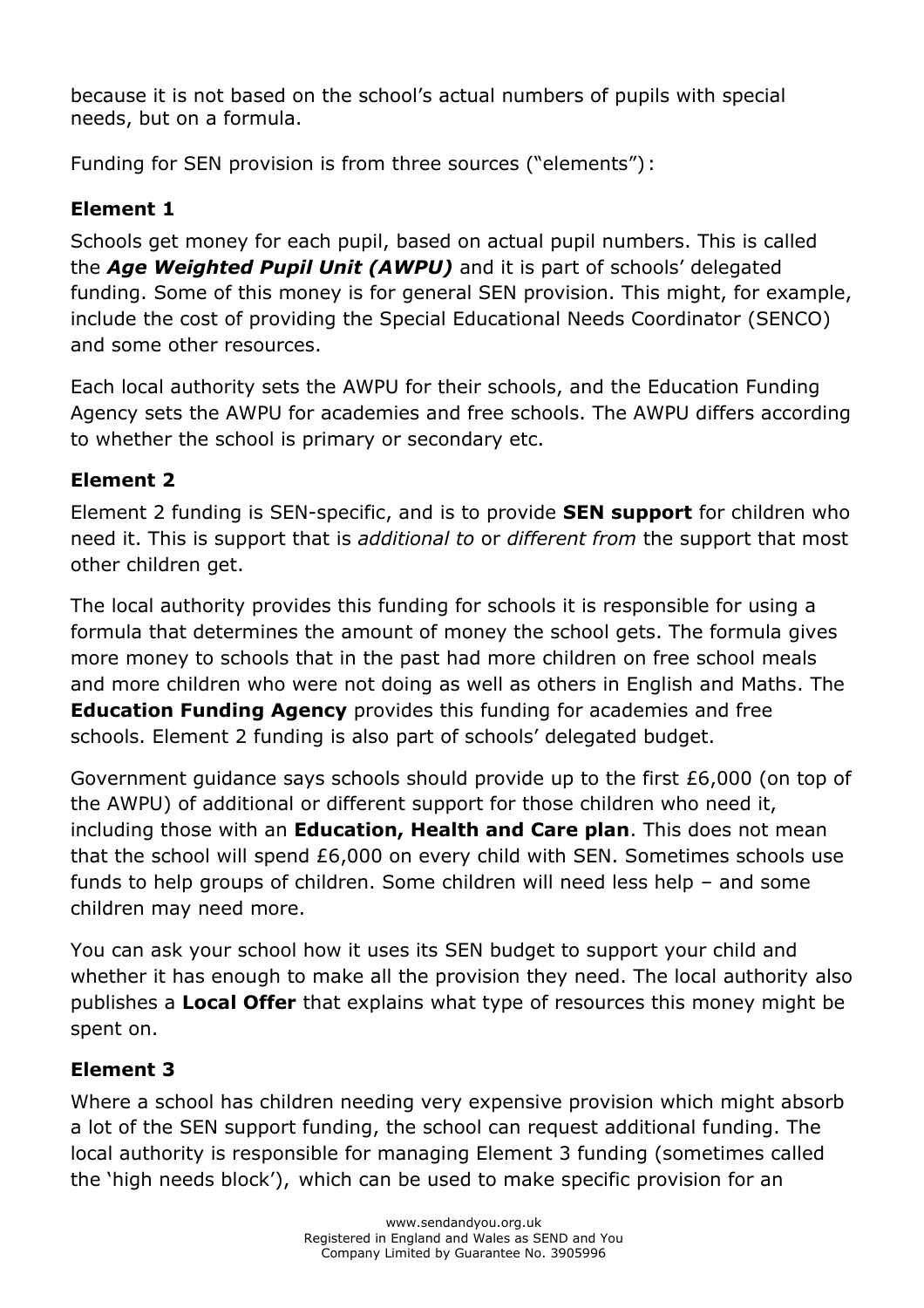individual child or a group of children, if the school or academy can show it is necessary.

You can find details of how this funding is allocated in the **Local Offer**.

These funding arrangements do not override the local authority's duty to your child to ensure they receive any necessary provision that the school itself cannot make. The law says that the local authority must find out via an **EHC needs assessment** whether an EHC plan is needed when a child or young person may have SEN that might need the local authority to secure provision. So if your school is unable to make all the provision your child needs, you have the right to ask for an EHC needs assessment.

#### **Who manages the school's SEN resources?**

The **SEND Code of Practice** says:

It is for schools, as part of their normal budget planning, to determine their *approach to using their resources to support the progress of pupils with SEN. The SENCO, headteacher and governing body or proprietor should establish a clear picture of the resources that are available to the school. They should consider their strategic approach to meeting SEN in the context of the total resources available, including any resources targeted at particular groups, such as the pupil premium.* (6.97)

School governors are responsible for the school's policy on SEN. The headteacher and the SENCO ensure that the policy is put into practice. The SENCO organises support for individual children, but every teacher is responsible making sure that your child's special educational needs are met in the classroom.

The **SEN Information Report** on the school's website tells you more about the arrangements for SEN support and how to contact the SENCO.

### **How can I find out what support and resources my child is getting?**

The first step is to talk with your child's teacher or the SENCO. This may be at a parents' evening, a support plan meeting or a review. You can ask for a written copy of any support plan in place for your child.

If your child has an Education, Health and Care plan it must set out the support and resources that must be provided.

### **Where can I get further information, advice or support?**

Look for the SEN Information Report on the school website**.**